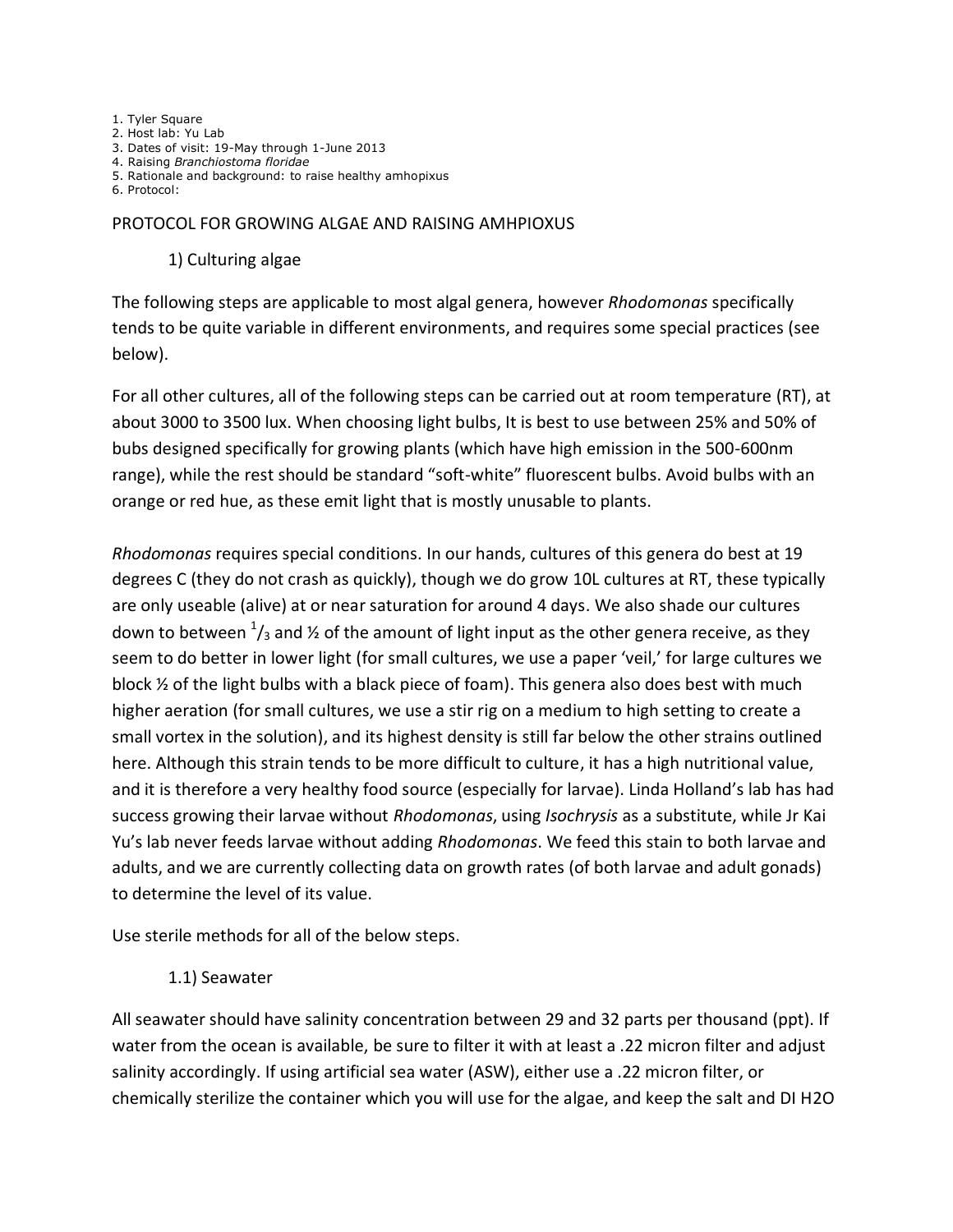free of contaminants before/while adding. Chemical sterilization with bleach is an option, however the sodium thiosulfate used to inactivate the bleach can alter algal growth (and potentially the ASW buffering mechanism), so we do not use this procedure (for more information, see Creswell, 2010). Autoclaving seawater can also destroy the buffering system found in seawater, so we avoid this as well. It is best to allow large volumes of ASW to sit overnight on medium aeration before using them – this will completely dissolve the salt (especially important for amphioxus). Certain brands of salt are better than others – Instant Ocean [\(www.instantocean.com,](http://www.instantocean.com/) Blacksburg, VA) is commonly thought to contain some sort of chelator (likely EDTA) to assist in its dissolution. This is not advantageous for algae culturing or amphioxus husbandry. We use Crystal Sea Marinemix [\(www.aquaneering.com,](http://www.aquaneering.com/) San Diego, CA), which is quite expensive but seems to be very high quality. This tends to leave behind a precipitate in our larger volume carboys, which is easily dissolved away with a 15 mM solution of HCl.

## 1.2) Algal medium

We use F/2 medium for all algal strains. A recipe for this growth medium can be found here: [https://ncma.bigelow.org/node/79.](https://ncma.bigelow.org/node/79) As recommended on the website, silica is omitted unless we are growing diatoms.

To create F/2 medium plates, mix 9g of Bacto-Agar with 1L ASW, and heat until mostly dissolved (to avoid autoclaving, we use a microwave). Once cool, add F/2 ingredients, mix, pour into plates (preferably at least 1 cm thick), and let settle.

## 1.3) Algae Growth

Here I outline how to grow up to a 20L culture of algae, though this could be stepped up or down depending on your specific needs (i.e. how many animals need food). It is advised that this protocol be started from the beginning every 6 months to ensure healthy algae strains; the .5L or 2L stages can be used as a 'reservoir' to inoculate larger amounts more frequently.

To create a plate of algae, add 1 mL of liquid F/2 medium, spread, and let soak for 3-5 minutes. With your alga of choice, pick a colony from a plate, break it up with a spreader, and spread, or add one mL of liquid algae culture, and spread. Place face-up at around 3000 lux until the pool of liquid is soaked in/evaporated (usually two days), and flip upside down after this occurs. Algal growth should be apparent within 4 to 5 days after inoculation.

Using a sterilized loop, pick an algae colony and whisk into 50 mL of sterilized F/2 medium. Let sit in beaker (no aeration), covered with foil (or the like), swirling approx. daily until absorption reaches the minimum saturation for your given genera specified in table 1 at the end of this protocol (these respective absorptions will be referred to as 'high density' for the remainder of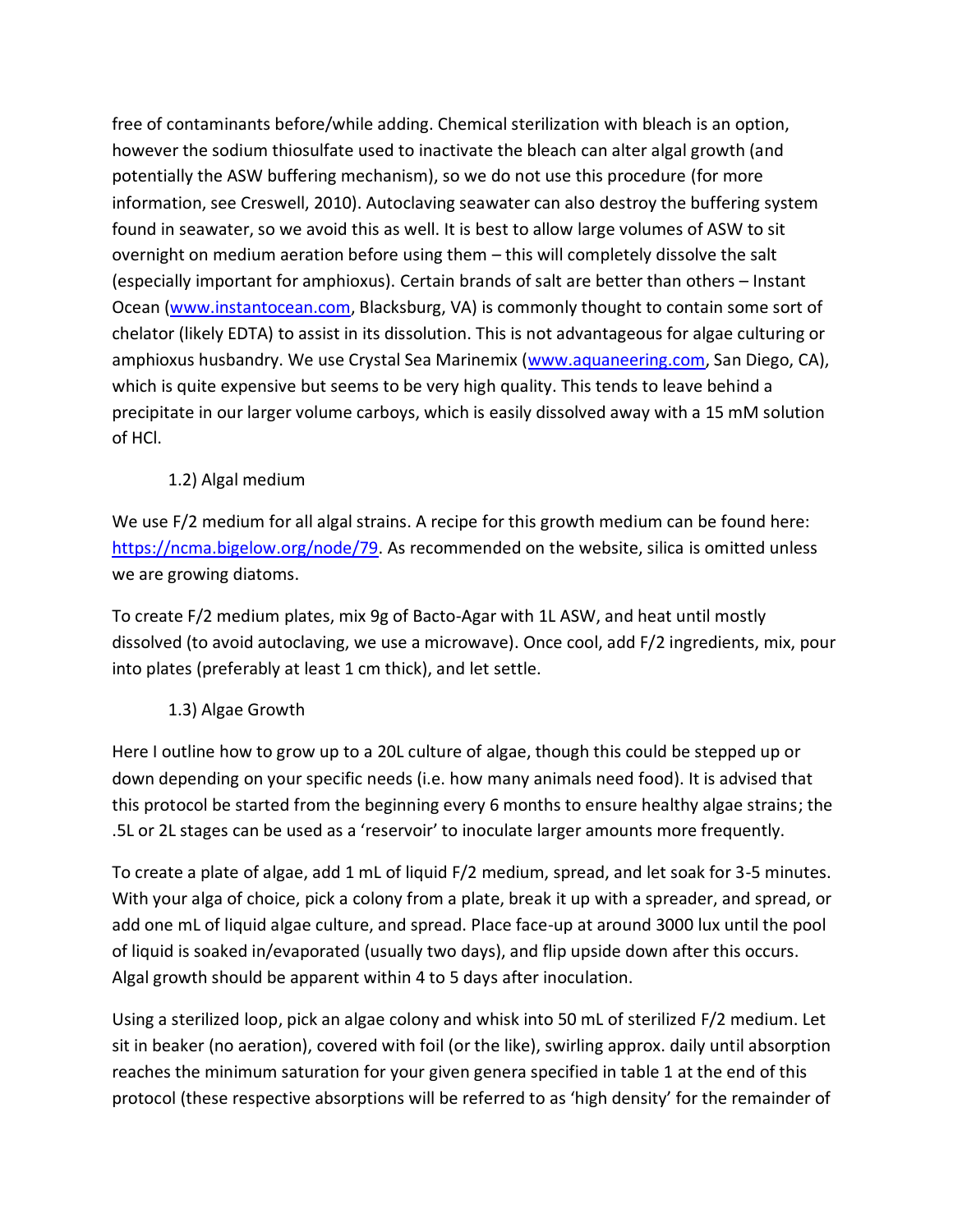this protocol). Once one is familiar with the color/density of these genera, it works fine to 'eyeball' their density before moving on to the next step (cultures top out and will remain stable for at least a few days).

Once the 50 mL culture reaches high density, use all of it to inoculate a .5L culture in a flask (a 1:10 dilution) covered with foil (or the like). Aerate lightly or use a stir bar on a medium to low setting to increase the evaporation/dissolution of gasses into the culture, but do not use so much aeration that the solution evaporates quickly. If the solution evaporates noticeably, add sterilized DI water to bring it back up to its original volume.

Once the .5L culture reaches high density, use 200 mL to inoculate a 2L culture (again, a 1:10 dilution). Aerate such that bubbles are constantly flowing, and the algae is circulated lightly (analogous to a simmer/light boil).

When this 2L culture reaches high density, you can use it to inoculate a large carboy (15-20L), again using a 1:10 dilution to inoculate. Aerate such that the solution is well circulated (analogous to a boil). Use as needed to feed animals. If a larger volume culture is desired, simply use a 1:10 inoculation volume, and aerate such that the solution is well-circulated.

Note that after the algal culture reaches its maximum density, it will die within the next 3 to 7 days (this depends on strain, temperature, locality, light, etc.). Adult amphioxus can eat dead algae, but we don't recommend feeding them dead algae regularly (or at all for larvae) as the dead algae will pollute the water and can lead to widespread death.

2) Amphioxus Husbandry

Amphioxus are filter feeders. With this in mind, the amount of algae added per animal, as well as the density of the algae, are both important factors. Changing the amount of water the animals are housed in can drastically increase or decrease how well they are able to feed on a given amount of algae.

## 2.1) Larval Husbandry

Culturing larvae at RT is sufficient, but faster development (up to about 50% faster) has been observed at 30° C (Yu and Holland, 2009).

The seawater used to keep amphioxus is the same as outlined in section 1.1 above, except for the addition of antibiotics. Adding antibiotics to seawater is recommended for amphioxus larvae. This prevents a biofilm from forming at the surface of the water (which greatly reduces the dissolution of oxygen into the water), and reduces the amount of effort needed to keep animals healthy. If desired, add .1mg/mL streptomycin, and .5 mg/mL penicillin G. If no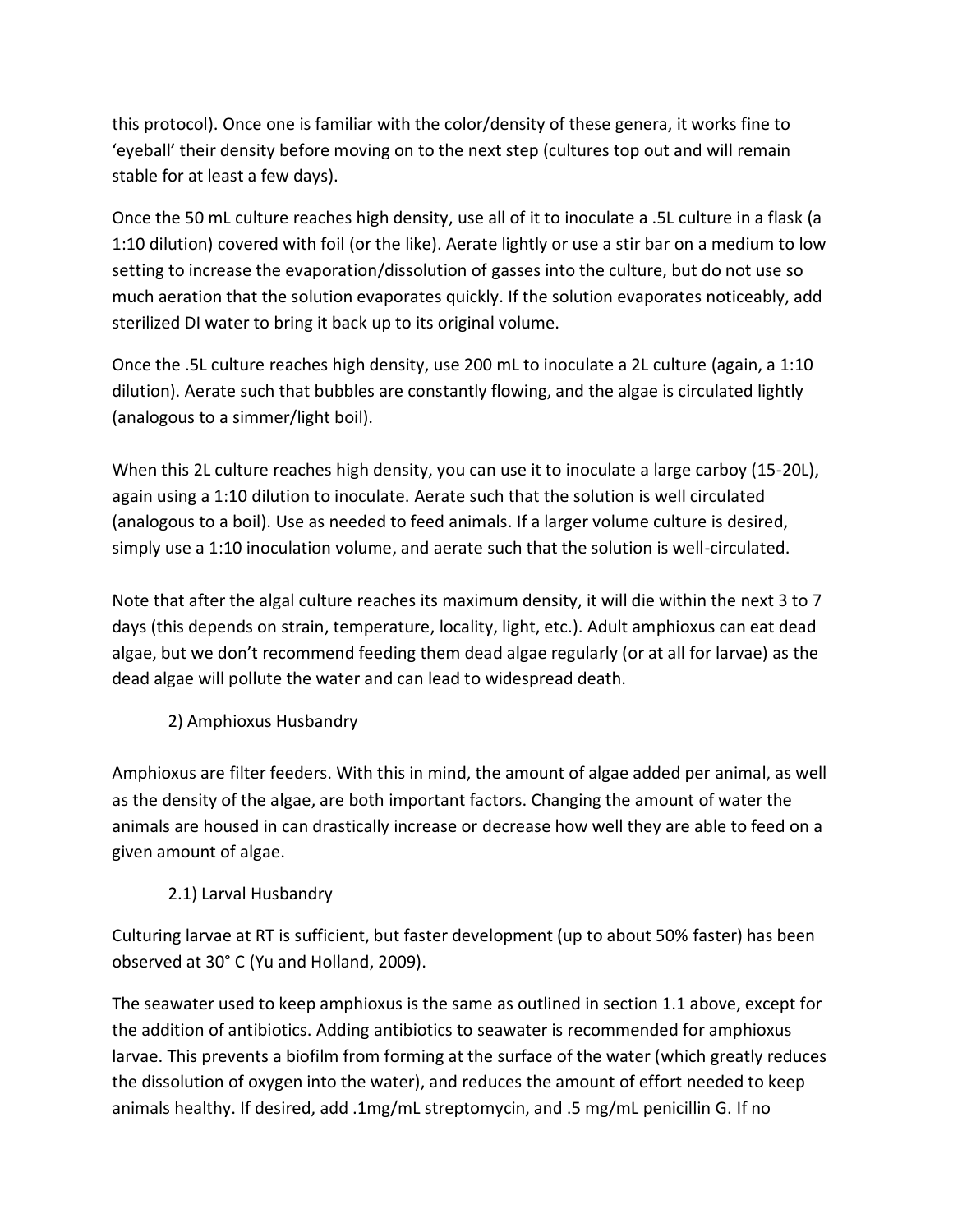antibiotics are to be used, daily water changes are suggested to avoid suffocation and widespread death.

Since larvae swim towards light until they are a few weeks old, it is best to keep them in the dark, or with lighting beneath them to avoid their getting caught in the air/water interface and drying out (this is especially important for animals less than 20 days old). Animals can be kept in small bowls or petri dishes, initially at a maximum of 5 animals per mL of sea water. We typically keep 500 – 1000 young larvae in around .5L of ASW (1-2 animals per mL), though this volume changes between water changes (i.e. they start in 500 mL, but the volume increases with feeding every day until a water change, when they return to .5L again – see below for details on water changes). At 2-3 weeks of age, the volume of water per animal should be increased by 100-200%. At this point, we typically keep 500-1000 animals in 1 to 2 liters of ASW.

It is best to change the water and dish your larvae are kept in once every 2 days until one week of age, and once every 3-4 days until they are 40 days old (past 40 days we will consider them juveniles, although we have observed metamorphosis being delayed until as late as 70 days). The dead, uneaten algae will pollute the water rapidly if left alone. For small amounts of larvae, swirling them in a petri dish can concentrate them in the middle for removal with a pipettor/eyedropper, but for larger amounts, a filter made from a 50 mL tube and 20 micron mesh is suggested to concentrate them (later, you can use larger sizes of mesh when the animals are larger – by 2 weeks of age, you can switch to 70 micron mesh). When changing the water and dish, removal of deformed animals, unfertilized eggs, dead algae, and feces as much as possible is recommended. Swirling the dish also aids in this. To remove deformed animals, swirl everything to the center of the dish, apply light to the edges of the dish (which healthy animals will swim towards), and wait 5-10 minutes for the healthy animals to swim to the periphery. Remove the middle contents, (which will still have some healthy animals), place these into a new dish, and repeat as necessary to select for the deformed and/or dead animals for their disposal. Transferring some waste when doing a water change is not detrimental to their health, but removing as much as possible favors healthy development.

Once the majority of the larvae reach 7 gill slits (2-3 weeks of age), they can be put on sterilized sand. We have seen success using both commercially available silica sand, and fine grain beach sand collected from the ocean. Whether or not sand aids in amphioxus feeding is not yet known (Linda Holland's lab never uses sand, and has had successful spawnings).

### 2.1.1) Feeding Larvae

Amphioxus larvae need to eat live algae starting from the time their digestive systems begin working (about 36h at RT, about 28h at 30 degrees C). If their feeding is disrupted long enough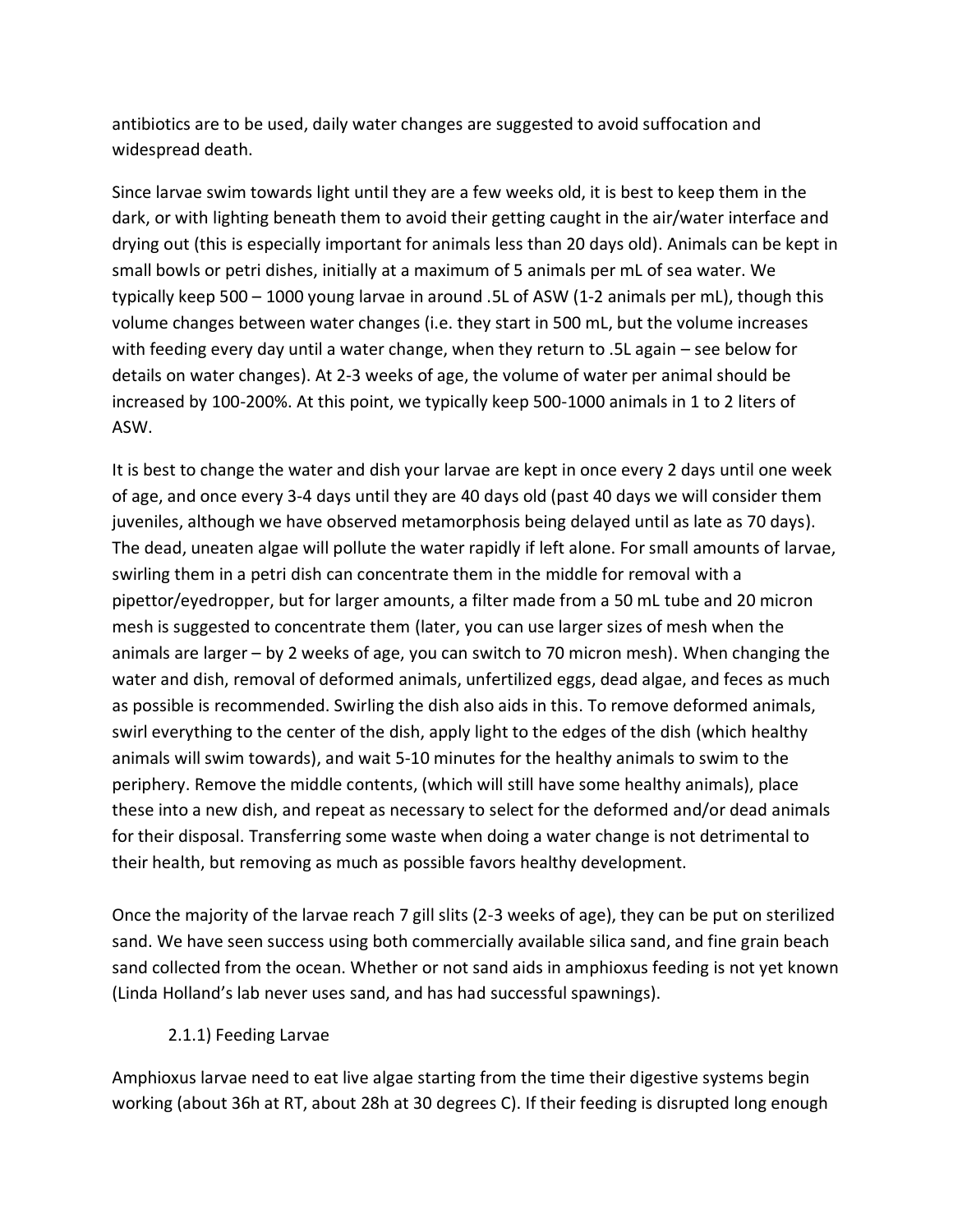(as little as one day for very young larvae), their guts shut down, and the animal will be destined for death within a few weeks. Therefore, it is safest to constantly give them small amounts of food from the time their mouths form until metamorphosis.

The best feeding strategy is to check your larvae periodically to see how much food is in their guts, and how much uneaten food is in their water, and modulate their feeding based on these criteria. With this in mind, the following feeding schedule is approximate; if followed stringently, animals will likely be fed successfully, but the best way to be sure you are feeding adequately is to observe the contents of their stomachs under a microscope (a light source beneath the animals greatly aids in this). Their ilium (where the spinning contents of their hindgut are housed) should always have food in it, and it is best if there is also some food in their gut directly anterior to this (not spinning, and larger in diameter). If they are given more food than needed, their water can become easily polluted. If there is ever uneaten food 24 hours after a feeding, delay the next feeding and/or delay the next increase in feeding (see below). It may also be appropriate to do an immediate water change to remove the uneaten algae if there are very high amounts (i.e. the water is considerably brown). After one week of age, they are more resilient, and can go without eating for up to 2 days if necessary (although this is not encouraged). Be certain to look for the contents inside their guts, not the outer layer of pigment that builds up over time.

From the time their mouths open until one week of age, feed 1 mL of 20 micron filtered 1:1 *Rhodomonas*/*Isochrysis* (by cell count) per 200 animals (which we house in around 60 mL of ASW) daily. If your cultures behave as ours do, this should be about 4:1 *Rhodomonas*/*Isochrysis* by volume (again, *Rhodomonas* is the most dilute algae at saturation). This ratio is optimal for larvae, though feeding only *Rhodomonas* or *Isochrysis* seems sufficient as well. Starting at one week, increase the amount of feed by around 50% (rounding is fine) every 2 days until they are 40 days old. This should mean that at the 40 day mark, the animals are being fed about 3 mL of the above mix per animal (656 mL/200 larvae). This will obviously require a larger bowl, and the water they are in will be composed largely of the algae solution between water changes.

## 2.2) Juvenile and Adult Husbandry

All animals older than 40 days are housed in tubs with 8-12L of ASW, with 2-10 cm of sand (amount of sand is adjusted to the average length of the animals in a tank; again, Linda Hilland's lab does not use sand at all). Animals can be kept at RT, although preliminary data indicates that faster gonad growth in the adults occurs at 19 degrees C (Jr Kai Yu, personal communication). A full water change with sand rinsing is performed weekly (below).

2.2.1) Cleaning Tubs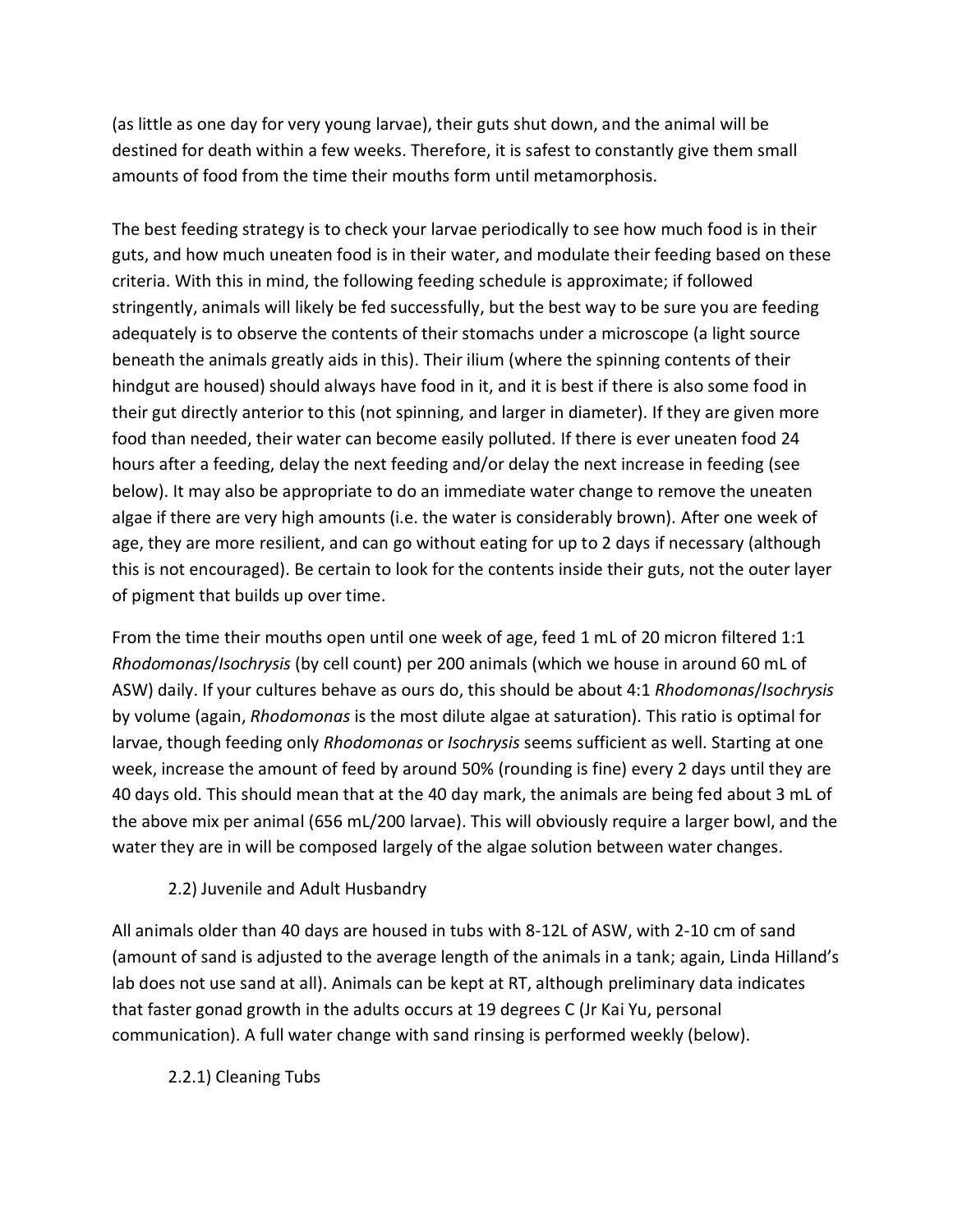To do this, shake/swirl the tub to sift the animals from the sand, and pour them out with the water. Rinse with seawater and repeat until all animals are removed. Then rinse the sand out with DI water, stirring/agitating vigorously to remove waste. Once the rinse water no longer turns brown/has waste in it, rinse the sand with ASW two times, then replace 8-12 L of ASW into the tank, and catch the animals with a net (or the like) and put them back into the cleaned tank.

The number of animals housed in one tank described above depends on their size. For 40+ day old juveniles, up to 4000 per tank is ok. For every centimeter they grow, cut the number of animals in one tank down by about half until they reach 5 cm in length (which will be the maximum size of some individuals). So, assuming they are 1-2 cm in length when added to the tank, they should be at a density of 200-300 per tank by the time they reach 5 cm. This end density will be sufficient for the rest of their lives (which is thought to be up to 4 years).

If using silica sand, the fully grown adults are large enough to be filtered out with netting on an insert in the tank, which greatly reduces the amount of time needed to do a tank cleaning.

# 2.2.2) Juvenile and Adult Feeding

Feed each 8-12L tub twice daily with 1.5L of 20 micron filtered 3:1 *Isochrysis*:*Tetraselmis* (by cell count, which in our hands nearly corresponds to volume), spaced out by at least 6 hours. Jr Kai Yu's lab uses sometimes changes *Isochrysis* for a diatom, *Chaetoceros*, and *Tetraselmis* for another green alga, *Chorella*. Our lab has observed gonad growth on feeding regimens consisting of 3:1 *Isochrysis*:*Tetraselmis*, as well as 3:1 *Isochrysis*:*Rhodomonas* (by volume, not cell count; unpublished data). The food:animal ratio will increase when you reduce the number of animals per tank based on their growth. Participating labs are still collecting data on the relationship between the type of food and gonad growth, though the amount of food seems to be a bigger determining factor here (so long as their diet is composed mostly of either *Chaetoceros* or *Isochrysis*). We remove water from each tank daily to avoid overflow, which also aids in keeping their water clean.

| Genera             | Optical density at 750 nm for a<br>"high density" culture |
|--------------------|-----------------------------------------------------------|
| Isochrysis         | .115                                                      |
| <b>Tetraselmis</b> | .125                                                      |
| Rhodomonas         | .045                                                      |

**Table 1: Absorption at 740 nm of various algal genera at high density. These numbers are referre to as "high density" throughout this protocol. These measurments are taken in a spectrophotometer set to 750 nm, which measures diffracted**  light. These are not the absorption measurments at highest saturation – only those necessary to continue to the next step.